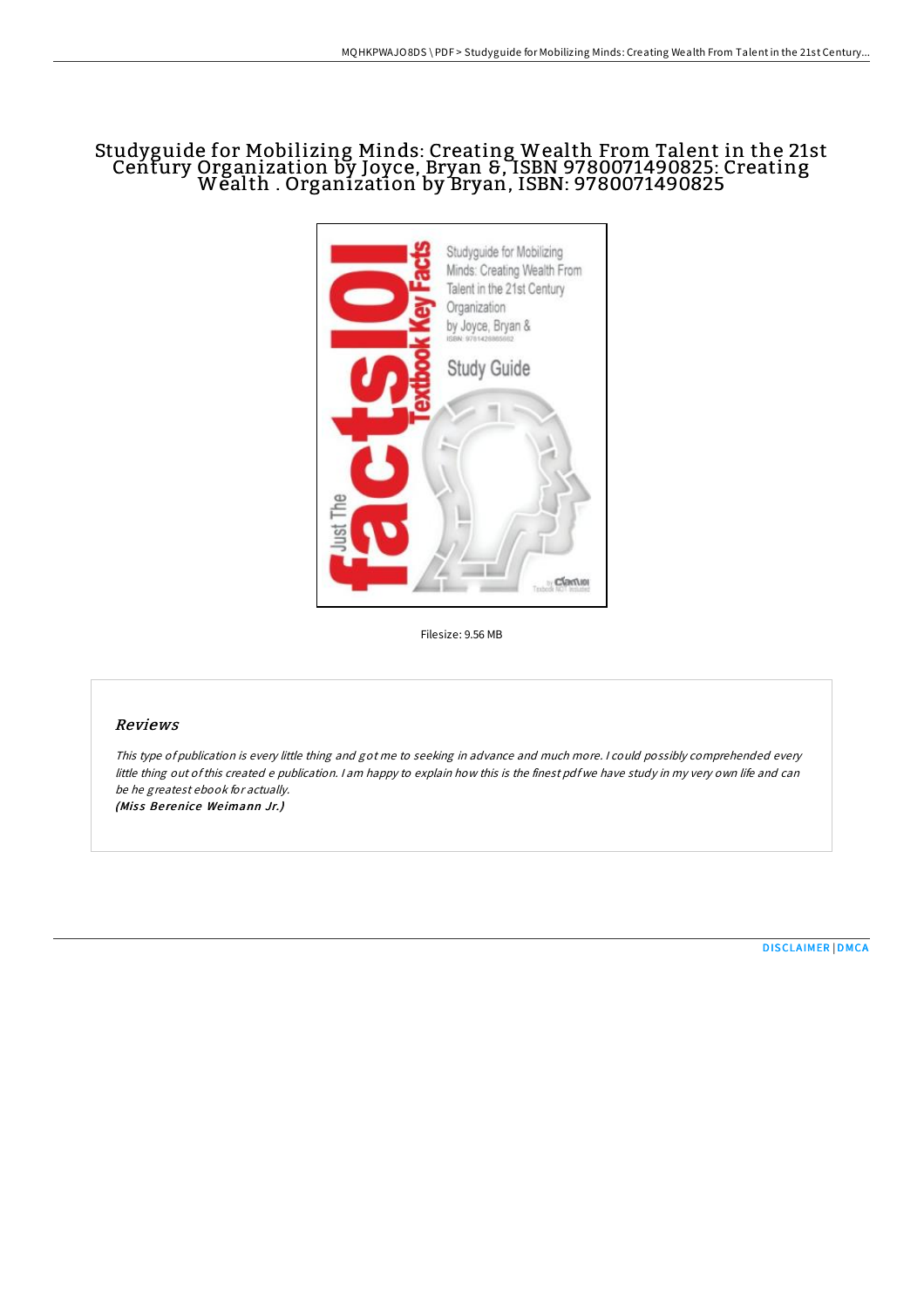## STUDYGUIDE FOR MOBILIZING MINDS: CREATING WEALTH FROM TALENT IN THE 21ST CENTURY ORGANIZATION BY JOYCE, BRYAN &, ISBN 978007 1490825: CREATING WEALTH . ORGANIZATION BY BRYAN, ISBN: 978007 1490825



Cram101. Book Condition: New. New. Book is new and unread but may have minor shelf wear.

 $\blacksquare$ Read Studyguide for Mobilizing Minds: Creating Wealth From Talent in the 21st Century Organization by Joyce, Bryan &, ISBN [9780071490825:](http://almighty24.tech/studyguide-for-mobilizing-minds-creating-wealth-.html) Creating Wealth . Organization by Bryan, ISBN: 9780071490825 Online<br>Download PDE Studyguide for Mobilizing Minds: Creating Wealth From Talent in the 21st Cent Download PDF Studyguide for Mobilizing Minds: Creating Wealth From Talent in the 21st Century Organization by Joyce, Bryan &, ISBN [9780071490825:](http://almighty24.tech/studyguide-for-mobilizing-minds-creating-wealth-.html) Creating Wealth . Organization by Bryan, ISBN: 9780071490825